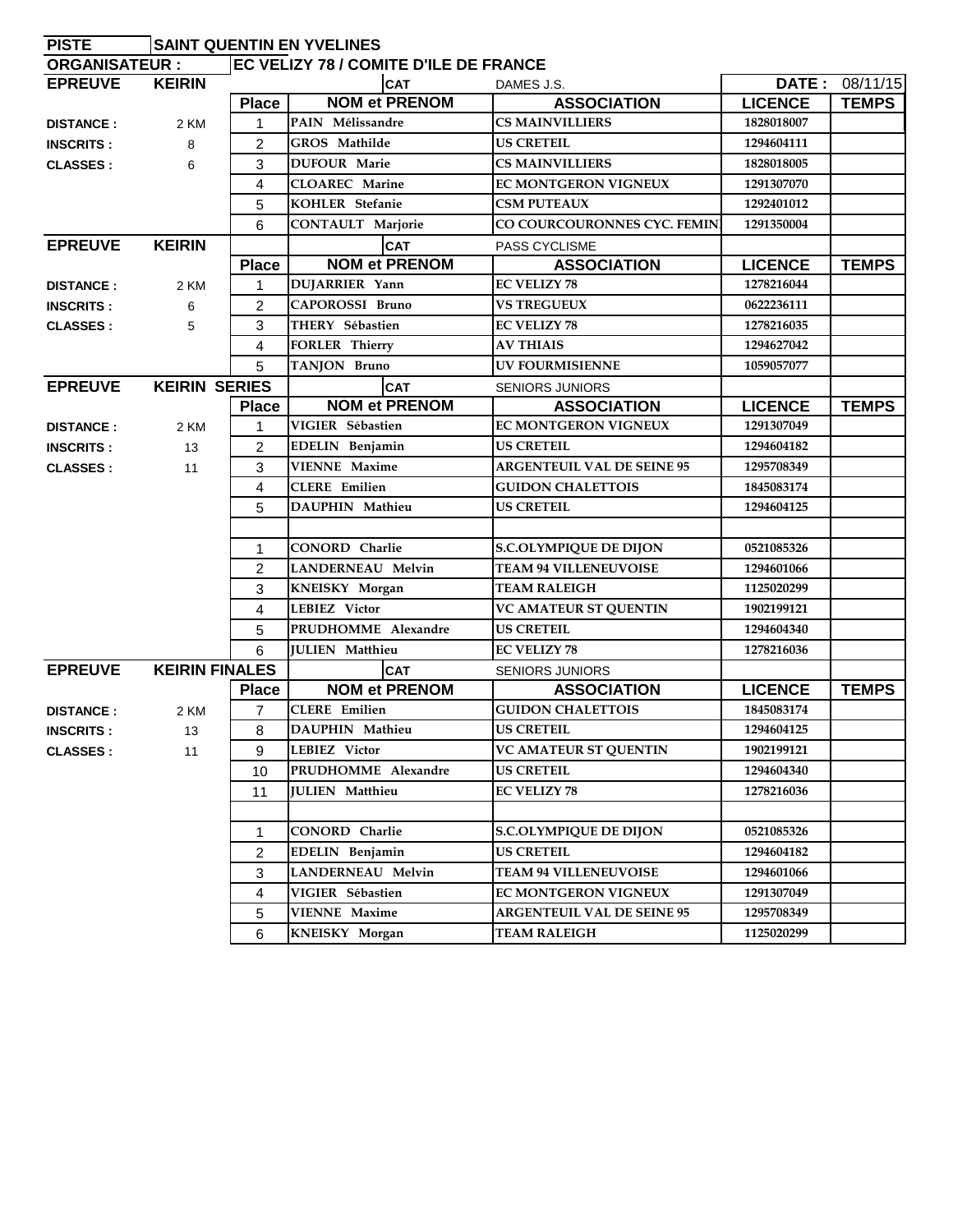| <b>CLASSEMENT KEIRIN</b><br><b>EPREUVE</b> |                          |                | <b>CAT</b>               | <b>SENIORS JUNIORS</b>            |                |                 |
|--------------------------------------------|--------------------------|----------------|--------------------------|-----------------------------------|----------------|-----------------|
|                                            |                          | <b>Place</b>   | <b>NOM et PRENOM</b>     | <b>ASSOCIATION</b>                | <b>LICENCE</b> | <b>TEMPS</b>    |
| <b>DISTANCE:</b>                           | 2 KM                     | 1              | <b>CONORD</b> Charlie    | <b>S.C.OLYMPIQUE DE DIJON</b>     | 0521085326     |                 |
| <b>INSCRITS:</b>                           | 13                       | 2              | EDELIN Benjamin          | <b>US CRETEIL</b>                 | 1294604182     |                 |
| <b>CLASSES:</b>                            | 11                       | 3              | <b>LANDERNEAU Melvin</b> | <b>TEAM 94 VILLENEUVOISE</b>      | 1294601066     |                 |
|                                            |                          | 4              | VIGIER Sébastien         | <b>EC MONTGERON VIGNEUX</b>       | 1291307049     |                 |
|                                            |                          | 5              | <b>VIENNE Maxime</b>     | <b>ARGENTEUIL VAL DE SEINE 95</b> | 1295708349     |                 |
|                                            |                          | 6              | KNEISKY Morgan           | <b>TEAM RALEIGH</b>               | 1125020299     |                 |
|                                            |                          | $\overline{7}$ | <b>CLERE</b> Emilien     | <b>GUIDON CHALETTOIS</b>          | 1845083174     |                 |
|                                            |                          | 8              | DAUPHIN Mathieu          | <b>US CRETEIL</b>                 | 1294604125     |                 |
|                                            |                          | 9              | LEBIEZ Victor            | <b>VC AMATEUR ST OUENTIN</b>      | 1902199121     |                 |
|                                            |                          | 10             | PRUDHOMME Alexandre      | <b>US CRETEIL</b>                 | 1294604340     |                 |
|                                            |                          | 11             | <b>JULIEN</b> Matthieu   | <b>EC VELIZY 78</b>               | 1278216036     |                 |
| <b>EPREUVE</b>                             | <b>SCRATCH</b>           |                | <b>CAT</b>               | DAMES J.S. CADETTES               |                |                 |
|                                            |                          | <b>Place</b>   | <b>NOM et PRENOM</b>     | <b>ASSOCIATION</b>                | <b>LICENCE</b> | <b>TEMPS</b>    |
| <b>DISTANCE:</b>                           | 3 KM 750                 | 1              | PAIN Mélissandre         | <b>CS MAINVILLIERS</b>            | 1828018007     |                 |
| <b>INSCRITS:</b>                           | 18                       | 2              | <b>DUFOUR Marie</b>      | <b>CS MAINVILLIERS</b>            | 1828018005     |                 |
| <b>CLASSES:</b>                            | 14                       | 3              | GROS Mathilde            | <b>US CRETEIL</b>                 | 1294604111     |                 |
|                                            |                          | 4              | <b>CLOAREC</b> Marine    | <b>EC MONTGERON VIGNEUX</b>       | 1291307070     |                 |
|                                            |                          | 5              | DISCONTIGNY Léa          | <b>CM AUBERVILLIERS 93</b>        | 1293505167     |                 |
|                                            |                          | 6              | KOHLER Stefanie          | <b>CSM PUTEAUX</b>                | 1292401012     |                 |
|                                            |                          | $\overline{7}$ | LE BRAS Justine          | <b>CSM VILLENEUVE GARENNE</b>     | 1292420044     |                 |
|                                            |                          | 8              | <b>DRAGONI Elina</b>     | <b>CM AUBERVILLIERS 93</b>        | 1293505116     |                 |
|                                            |                          | 9              | <b>CONTAULT Marjorie</b> | CO COURCOURONNES CYC. FEMIN       | 1291350004     |                 |
|                                            |                          | 10             | <b>HEGE</b> Marie Laure  | <b>ESC MEAUX</b>                  | 1277101 EC     |                 |
|                                            |                          | 11             | <b>DUPONT</b> Emmanuelle | <b>AC DE CATENOY</b>              | 1960197003     |                 |
|                                            |                          | 12             | <b>WITTE Sina</b>        | <b>CSM PUTEAUX</b>                | 1292401294     |                 |
|                                            |                          | 13             | AIECH Katleen            | <b>US CRETEIL</b>                 | 1294604103     |                 |
|                                            |                          | 14             | <b>BUGEIA Alessia</b>    | <b>VC LISIEUX</b>                 | 1714037039     |                 |
| <b>EPREUVE</b>                             | <b>COURSE AUX POINTS</b> |                | <b>CAT</b>               | DAMES J.S. CADETTES               |                |                 |
|                                            |                          | <b>Place</b>   | <b>NOM et PRENOM</b>     | <b>ASSOCIATION</b>                | <b>LICENCE</b> | <b>Points</b>   |
| <b>DISTANCE:</b>                           | 7 KM 500                 | 1              | PAIN Mélissandre         | <b>CS MAINVILLIERS</b>            | 1828018007     | 53 Pts          |
| <b>INSCRITS:</b>                           | 18                       | $\overline{2}$ | <b>DUFOUR Marie</b>      | <b>CS MAINVILLIERS</b>            | 1828018005     | 26 Pts          |
| <b>CLASSES:</b>                            | 14                       | 3              | GROS Mathilde            | <b>US CRETEIL</b>                 | 1294604111     | 25 Pts          |
|                                            |                          | 4              | <b>CLOAREC</b> Marine    | <b>EC MONTGERON VIGNEUX</b>       | 1291307070     | 22 Pts          |
|                                            |                          | 5              | DISCONTIGNY Léa          | <b>CM AUBERVILLIERS 93</b>        | 1293505167     | 22 Pts          |
|                                            |                          | 6              | <b>HEGE</b> Marie Laure  | <b>ESC MEAUX</b>                  | 1277101 EC     | 20 Pts          |
|                                            |                          | 7              | CONTAULT Marjorie        | CO COURCOURONNES CYC. FEMIN       | 1291350004     | 1P <sub>t</sub> |
|                                            |                          | 8              | LE BRAS Justine          | <b>CSM VILLENEUVE GARENNE</b>     | 1292420044     | 1 Pt            |
|                                            |                          | 9              | KOHLER Stefanie          | <b>CSM PUTEAUX</b>                | 1292401012     |                 |
|                                            |                          | 10             | DRAGONI Elina            | <b>CM AUBERVILLIERS 93</b>        | 1293505116     |                 |
|                                            |                          | 11             | <b>BUGEIA Alessia</b>    | <b>VC LISIEUX</b>                 | 1714037039     |                 |
|                                            |                          | 12             | <b>DUPONT</b> Emmanuelle | <b>AC DE CATENOY</b>              | 1960197003     |                 |
|                                            |                          | 13             | WITTE Sina               | <b>CSM PUTEAUX</b>                | 1292401294     |                 |
|                                            |                          | 14             | AIECH Katleen            | <b>US CRETEIL</b>                 | 1294604103     |                 |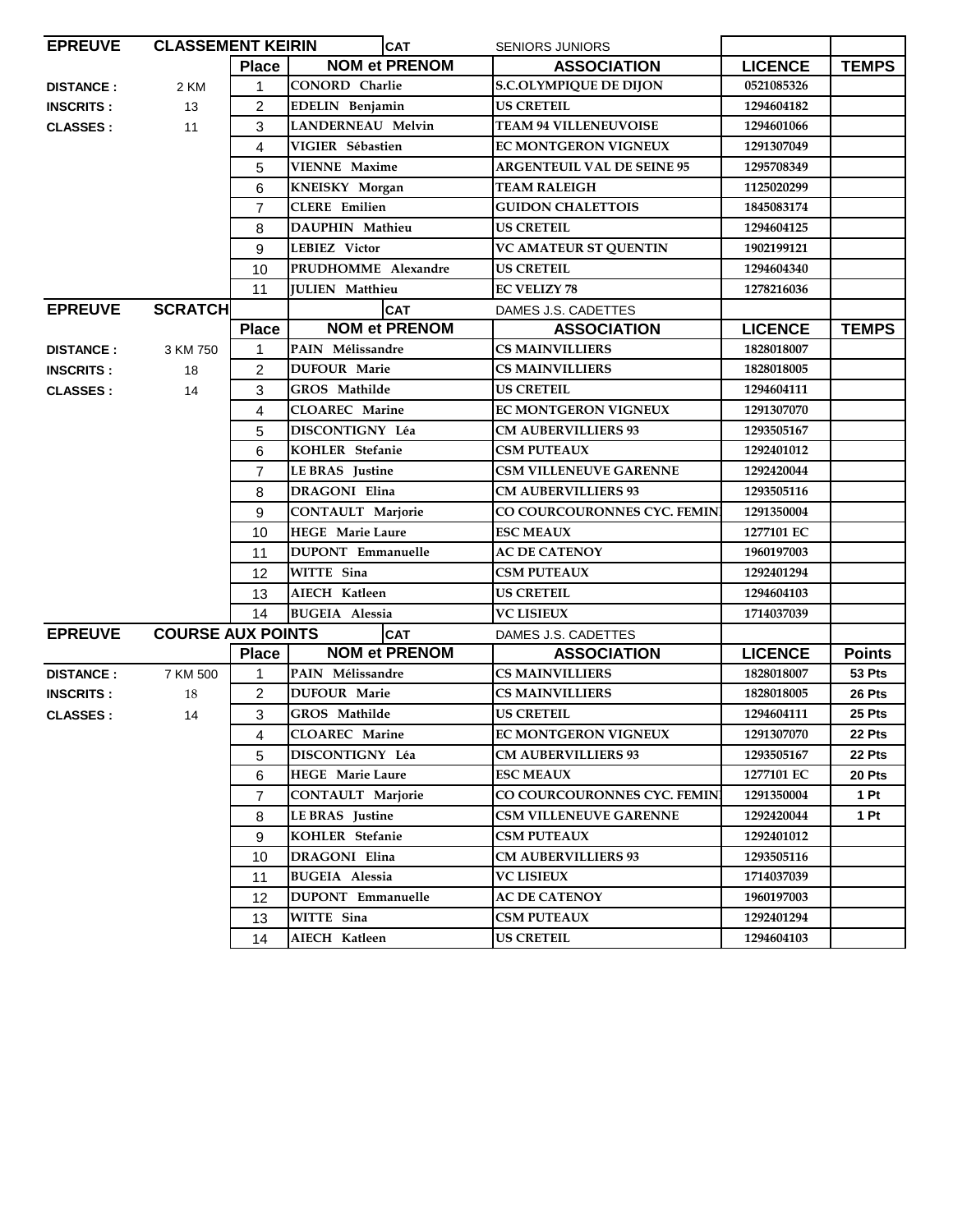| <b>EPREUVE</b>    | <b>OMNIUM</b>   |                | <b>CAT</b><br>DAMES J.S. CADETTES |                                   |                          |               |
|-------------------|-----------------|----------------|-----------------------------------|-----------------------------------|--------------------------|---------------|
|                   |                 | <b>Place</b>   | <b>NOM et PRENOM</b>              | <b>ASSOCIATION</b>                | <b>LICENCE</b>           | <b>Points</b> |
| <b>DISTANCE :</b> |                 | $\mathbf{1}$   | PAIN Mélissandre                  | <b>CS MAINVILLIERS</b>            | 1828018007               | 2 Pts         |
| <b>INSCRITS :</b> | 18              | $\overline{2}$ | <b>DUFOUR Marie</b>               | <b>CS MAINVILLIERS</b>            | 1828018005               | 4 Pts         |
| <b>CLASSES:</b>   | 14              | 3              | GROS Mathilde                     | <b>US CRETEIL</b>                 | 1294604111               | 6 Pts         |
|                   |                 | 4              | <b>CLOAREC</b> Marine             | <b>EC MONTGERON VIGNEUX</b>       | 1291307070               | 8 Pts         |
|                   |                 | 5              | <b>DISCONTIGNY Léa</b>            | <b>CM AUBERVILLIERS 93</b>        | 1293505167               | 10 Pts        |
|                   |                 | 6              | KOHLER Stefanie                   | <b>CSM PUTEAUX</b>                | 1292401012               | 15 Pts        |
|                   |                 | 7              | <b>LE BRAS</b> Justine            | <b>CSM VILLENEUVE GARENNE</b>     | 1292420044               | 15 Pts        |
|                   |                 | 8              | <b>HEGE</b> Marie Laure           | <b>ESC MEAUX</b>                  | 1277101 EC               | 16 Pts        |
|                   |                 | 9              | <b>CONTAULT Marjorie</b>          | CO COURCOURONNES CYC. FEMIN       | 1291350004               | 16 Pts        |
|                   |                 | 10             | <b>DRAGONI</b> Elina              | <b>CM AUBERVILLIERS 93</b>        | 1293505116               | 18 Pts        |
|                   |                 | 11             | <b>DUPONT</b> Emmanuelle          | <b>AC DE CATENOY</b>              | 1960197003               | 23 Pts        |
|                   |                 | 12             | <b>BUGEIA Alessia</b>             | <b>VC LISIEUX</b>                 | 1714037039               | 25 Pts        |
|                   |                 | 13             | WITTE Sina                        | <b>CSM PUTEAUX</b>                | 1292401294               | 25 Pts        |
|                   |                 | 14             | AIECH Katleen                     | <b>US CRETEIL</b>                 | 1294604103               | 27 Pts        |
| <b>EPREUVE</b>    | <b>SCRATCHI</b> |                | <b>CAT</b>                        | <b>CADETS</b>                     |                          |               |
|                   |                 | <b>Place</b>   | <b>NOM et PRENOM</b>              | <b>ASSOCIATION</b>                | <b>LICENCE</b>           | <b>TEMPS</b>  |
| <b>DISTANCE :</b> | 5 KM            | $\mathbf{1}$   | <b>HAMON Nicolas</b>              | <b>U.C.CONDAT</b>                 | 1487039308               |               |
| <b>INSCRITS :</b> | 44              | $\overline{2}$ | <b>SELLIER Valentin</b>           | PARISIS A.C. 95                   | 1295714046               |               |
| <b>CLASSES:</b>   | 30              | 3              | <b>GREGOIRE Tom</b>               | <b>EC MONTGERON VIGNEUX</b>       | 1291307031               |               |
|                   |                 | 4              | <b>LUXEUIL</b> Ouentin            | <b>ARGENTEUIL VAL DE SEINE 95</b> | 1295708060               |               |
|                   |                 | 5              | <b>CARO</b> Nicolas               | EC VERNOUILLET V.T.               | 1278243026               |               |
|                   |                 | 6              | JAOUEN Tristan                    | VC ELANCOURT ST QUENTIN EN YV     | 1278226037               |               |
|                   |                 | $\overline{7}$ | LAMAILLE Christopher              | <b>TEAM 94 VILLENEUVOISE</b>      | 1294601002               |               |
|                   |                 | 8              | LESAGE Qwendal                    | <b>REDON OC</b>                   | 0635040173               |               |
|                   |                 | 9              | <b>CARRE</b> Matthieu             | <b>EC VELIZY 78</b>               | 1278216022               |               |
|                   |                 | 10             | <b>FORGET Quentin</b>             | <b>VC MONTIGNY BRETONNEUX</b>     | 1278235139               |               |
|                   |                 | 11             | LUIS Victor                       | <b>US METRO TRANSPORTS</b>        | 1275024029               |               |
|                   |                 | 12             | FREBY Baptiste                    | <b>CSM CLAMART</b>                | 1292411037               |               |
|                   |                 | 13             | <b>CZOCHARA Alexis</b>            | <b>U.C.CONDAT</b>                 | 1487039125               |               |
|                   |                 | 14             | <b>MENNESSON Pierre</b>           | <b>U.V.C.A TROYES</b>             | 0710008039               |               |
|                   |                 | 15             | <b>BROUSSE Paul</b>               | <b>US CRETEIL</b>                 | 1294604035               |               |
|                   |                 |                | <b>BRANDEBOURGER Aurélien</b>     | <b>ARGENTEUIL VAL DE SEINE 95</b> |                          |               |
|                   |                 | 1              | AZE Alex                          | EC VERNOUILLET V.T.               | 1295708011<br>1278243176 |               |
|                   |                 | 2<br>3         | <b>GUERIN Mathis</b>              | <b>REDON OC</b>                   | 0635040151               |               |
|                   |                 | 4              | <b>CONTAL Guillaume</b>           | <b>EC MONTGERON VIGNEUX</b>       | 1291307029               |               |
|                   |                 | 5              | <b>MALBOIS</b> Alexis             | <b>ARGENTEUIL VAL DE SEINE 95</b> | 1295708057               |               |
|                   |                 | 6              | <b>CONTAULT Maxandre</b>          | ST JEAN DE LA RUELLE CYC          | 1845287026               |               |
|                   |                 | $\overline{7}$ | <b>BUIRETTE</b> Gaëtan            | PARISIS A.C. 95                   | 1295714438               |               |
|                   |                 | 8              | <b>LEROY Maxime</b>               | <b>ROUE D'OR CONFLANAISE</b>      | 1278210020               |               |
|                   |                 | 9              | HAGUET Johan                      | <b>EC DU HOUDANAIS</b>            | 1278221153               |               |
|                   |                 | 10             | PROVOST Maximilien                | <b>TEAM 94 VILLENEUVOISE</b>      | 1294601040               |               |
|                   |                 | 11             | POULIOUEN Cédric                  | <b>CSM PUTEAUX</b>                | 1292401089               |               |
|                   |                 | 12             | TARDIF Aurélien                   | <b>EC MONTGERON VIGNEUX</b>       | 1291307065               |               |
|                   |                 | 13             | ALIKER Jérémie                    | <b>US CRETEIL</b>                 | 1294604002               |               |
|                   |                 | 14             | <b>DELALET</b> Maxence            | <b>U.C.CONDAT</b>                 | 1487039153               |               |
|                   |                 | 15             | <b>GIORDAN Maximilien</b>         | <b>U.V.C.A TROYES</b>             | 0710008272               |               |
|                   |                 |                |                                   |                                   |                          |               |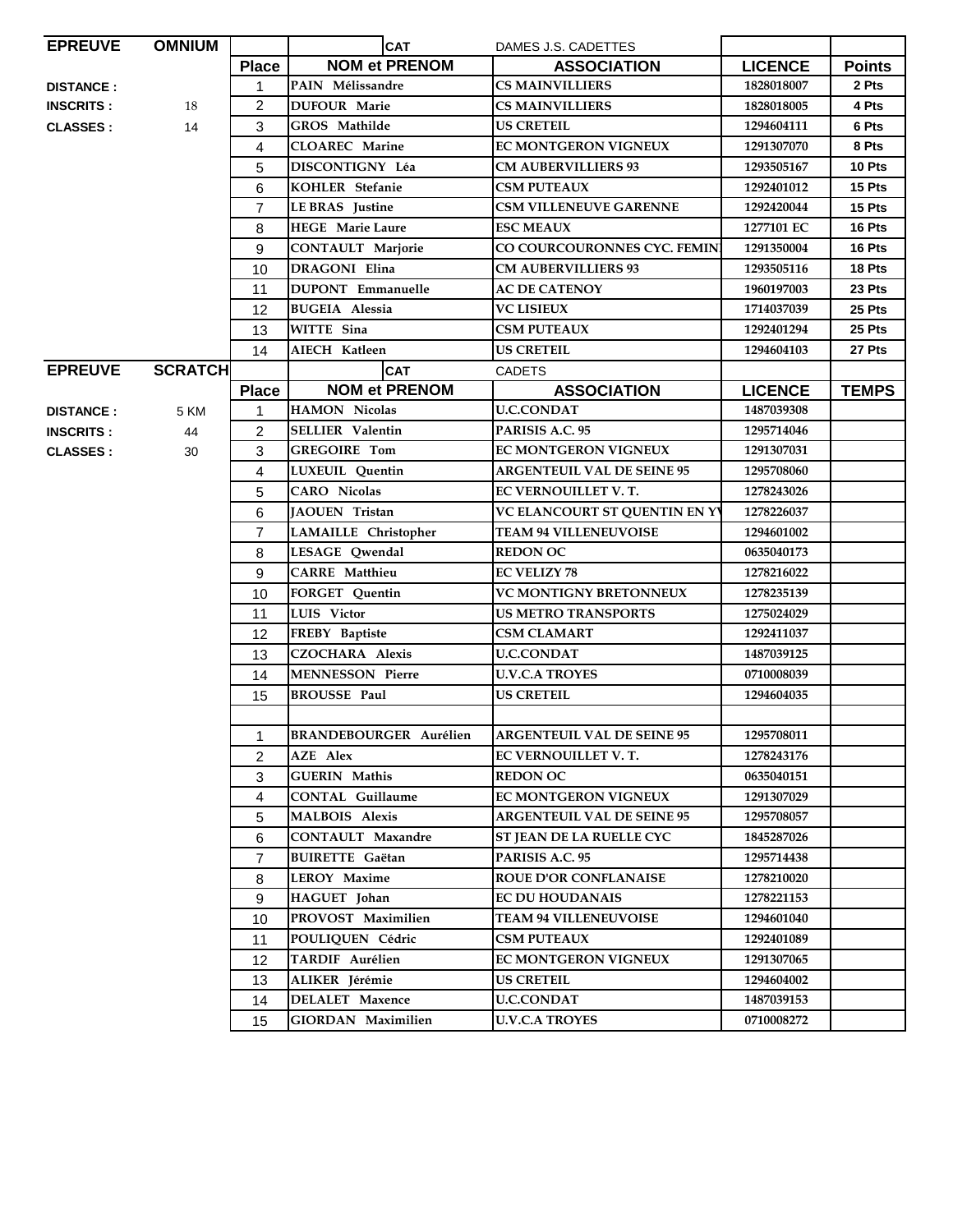| <b>EPREUVE</b>   |                            |                | C. AUX PTS Place de 17 à 30 $ CAT$ |                               | <b>CADETS</b>                     |                |               |
|------------------|----------------------------|----------------|------------------------------------|-------------------------------|-----------------------------------|----------------|---------------|
|                  |                            | <b>Place</b>   |                                    | <b>NOM et PRENOM</b>          | <b>ASSOCIATION</b>                | <b>LICENCE</b> | <b>Points</b> |
| <b>DISTANCE:</b> | 7 KM 500                   | $\mathbf{1}$   | <b>CARRE</b> Matthieu              |                               | <b>EC VELIZY 78</b>               | 1278216022     | 33 Pts        |
| <b>INSCRITS:</b> | 22                         | $\overline{c}$ | LUIS Victor                        |                               | <b>US METRO TRANSPORTS</b>        | 1275024029     | 31 Pts        |
| <b>CLASSES:</b>  | 14                         | 3              | <b>TARDIF Aurélien</b>             |                               | EC MONTGERON VIGNEUX              | 1291307065     | 5 Pts         |
|                  |                            | 4              | ALIKER Jérémie                     |                               | <b>US CRETEIL</b>                 | 1294604002     | 2 Pts         |
|                  |                            | 5              | PROVOST Maximilien                 |                               | <b>TEAM 94 VILLENEUVOISE</b>      | 1294601040     | 1 Pt          |
|                  |                            | 6              | <b>BROUSSE Paul</b>                |                               | <b>US CRETEIL</b>                 | 1294604035     | 1 Pt          |
|                  |                            | $\overline{7}$ | POULIOUEN Cédric                   |                               | <b>CSM PUTEAUX</b>                | 1292401089     |               |
|                  |                            | 8              | <b>FORGET Quentin</b>              |                               | <b>VC MONTIGNY BRETONNEUX</b>     | 1278235139     |               |
|                  |                            | 9              | HAGUET Johan                       |                               | <b>EC DU HOUDANAIS</b>            | 1278221153     |               |
|                  |                            | 10             | <b>GIORDAN Maximilien</b>          |                               | <b>U.V.C.A TROYES</b>             | 0710008272     |               |
|                  |                            | 11             | <b>DELALET</b> Maxence             |                               | <b>U.C.CONDAT</b>                 | 1487039153     |               |
|                  |                            | 12             | <b>MENNESSON Pierre</b>            |                               | <b>U.V.C.A TROYES</b>             | 0710008039     |               |
|                  |                            | 13             | <b>CZOCHARA Alexis</b>             |                               | <b>U.C.CONDAT</b>                 | 1487039125     |               |
|                  |                            | 14             | FREBY Baptiste                     |                               | <b>CSM CLAMART</b>                | 1292411037     |               |
| <b>EPREUVE</b>   | C. AUX PTS Place de 1 à 16 |                |                                    | <b>CAT</b>                    | <b>CADETS</b>                     |                |               |
|                  |                            | <b>Place</b>   |                                    | <b>NOM et PRENOM</b>          | <b>ASSOCIATION</b>                | <b>LICENCE</b> | <b>Points</b> |
| <b>DISTANCE:</b> | 7 KM 500                   | 1              | <b>SELLIER Valentin</b>            |                               | PARISIS A.C. 95                   | 1295714046     | 10 Pts        |
| <b>INSCRITS:</b> | 22                         | $\overline{2}$ | LAMAILLE Christopher               |                               | <b>TEAM 94 VILLENEUVOISE</b>      | 1294601002     | 5 Pts         |
| <b>CLASSES:</b>  | 16                         | 3              |                                    | <b>BRANDEBOURGER Aurélien</b> | <b>ARGENTEUIL VAL DE SEINE 95</b> | 1295708011     | 5 Pts         |
|                  |                            | 4              | <b>GREGOIRE Tom</b>                |                               | EC MONTGERON VIGNEUX              | 1291307031     | 5 Pts         |
|                  |                            | 5              | LUXEUIL Quentin                    |                               | <b>ARGENTEUIL VAL DE SEINE 95</b> | 1295708060     | 3 Pts         |
|                  |                            | 6              | <b>JAOUEN Tristan</b>              |                               | VC ELANCOURT ST QUENTIN EN Y      | 1278226037     | 2 Pts         |
|                  |                            | $\overline{7}$ | <b>CARO</b> Nicolas                |                               | EC VERNOUILLET V.T.               | 1278243026     | 1 Pt          |
|                  |                            | 8              | <b>CONTAL Guillaume</b>            |                               | <b>EC MONTGERON VIGNEUX</b>       | 1291307029     | 1 Pt          |
|                  |                            | 9              | <b>HAMON Nicolas</b>               |                               | U.C.CONDAT                        | 1487039308     | 1 Pt          |
|                  |                            | 10             | <b>MALBOIS Alexis</b>              |                               | <b>ARGENTEUIL VAL DE SEINE 95</b> | 1295708057     |               |
|                  |                            | 11             | <b>GUERIN Mathis</b>               |                               | <b>REDON OC</b>                   | 0635040151     |               |
|                  |                            | 12             | <b>AZE</b> Alex                    |                               | EC VERNOUILLET V.T.               | 1278243176     |               |
|                  |                            | 13             | <b>LEROY Maxime</b>                |                               | <b>ROUE D'OR CONFLANAISE</b>      | 1278210020     |               |
|                  |                            | 14             | LESAGE Qwendal                     |                               | <b>REDON OC</b>                   | 0635040173     |               |
|                  |                            | 15             | <b>CONTAULT Maxandre</b>           |                               | ST JEAN DE LA RUELLE CYC          | 1845287026     |               |
|                  |                            | 16             | <b>BUIRETTE</b> Gaëtan             |                               | PARISIS A.C. 95                   | 1295714438     |               |
| <b>EPREUVE</b>   | <b>CLASSEMENTS</b>         |                |                                    | CAT                           | CADETS                            |                |               |
|                  |                            | Place          |                                    | <b>NOM et PRENOM</b>          | <b>ASSOCIATION</b>                | <b>LICENCE</b> | <b>TEMPS</b>  |
| <b>DISTANCE:</b> |                            | 1              | <b>SELLIER Valentin</b>            |                               | PARISIS A.C. 95                   | 1295714046     |               |
| <b>INSCRITS:</b> | 44                         | 2              | LAMAILLE Christopher               |                               | <b>TEAM 94 VILLENEUVOISE</b>      | 1294601002     |               |
| <b>CLASSES:</b>  | 30                         | 3              |                                    | <b>BRANDEBOURGER Aurélien</b> | <b>ARGENTEUIL VAL DE SEINE 95</b> | 1295708011     |               |
|                  |                            | 4              | <b>GREGOIRE Tom</b>                |                               | <b>EC MONTGERON VIGNEUX</b>       | 1291307031     |               |
|                  |                            | 5              | <b>LUXEUIL</b> Quentin             |                               | <b>ARGENTEUIL VAL DE SEINE 95</b> | 1295708060     |               |
|                  |                            | 6              | <b>JAOUEN</b> Tristan              |                               | VC ELANCOURT ST QUENTIN EN Y      | 1278226037     |               |
|                  |                            | $\overline{7}$ | <b>CARO</b> Nicolas                |                               | EC VERNOUILLET V.T.               | 1278243026     |               |
|                  |                            | 8              | <b>CONTAL Guillaume</b>            |                               | <b>EC MONTGERON VIGNEUX</b>       | 1291307029     |               |
|                  |                            | 9              | <b>HAMON Nicolas</b>               |                               | <b>U.C.CONDAT</b>                 | 1487039308     |               |
|                  |                            | 10             | <b>MALBOIS Alexis</b>              |                               | <b>ARGENTEUIL VAL DE SEINE 95</b> | 1295708057     |               |
|                  |                            | 11             | <b>GUERIN Mathis</b>               |                               | <b>REDON OC</b>                   | 0635040151     |               |
|                  |                            | 12             | AZE Alex                           |                               | EC VERNOUILLET V.T.               | 1278243176     |               |
|                  |                            | 13             | <b>LEROY Maxime</b>                |                               | <b>ROUE D'OR CONFLANAISE</b>      | 1278210020     |               |
|                  |                            | 14             | LESAGE Qwendal                     |                               | <b>REDON OC</b>                   | 0635040173     |               |
|                  |                            | 15             | <b>CONTAULT Maxandre</b>           |                               | ST JEAN DE LA RUELLE CYC          | 1845287026     |               |
|                  |                            | 16             | <b>BUIRETTE Gaëtan</b>             |                               | PARISIS A.C. 95                   | 1295714438     |               |
|                  |                            | 17             | <b>CARRE</b> Matthieu              |                               | <b>EC VELIZY 78</b>               | 1278216022     |               |
|                  |                            | 18             | LUIS Victor                        |                               | <b>US METRO TRANSPORTS</b>        | 1275024029     |               |
|                  |                            | 19             | TARDIF Aurélien                    |                               | EC MONTGERON VIGNEUX              | 1291307065     |               |
|                  |                            |                |                                    |                               |                                   |                |               |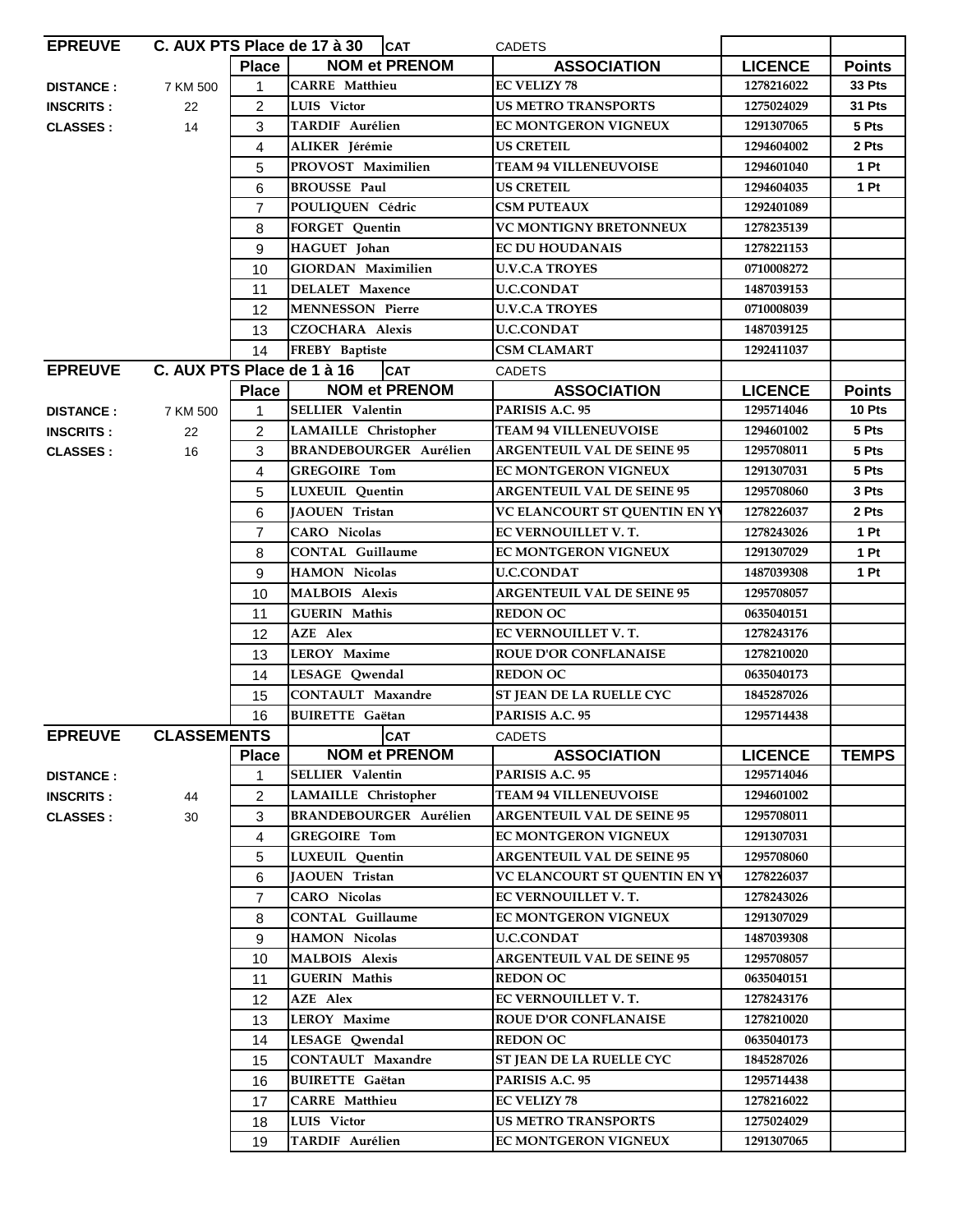|                  |                          | 20             | ALIKER Jérémie           | <b>US CRETEIL</b>                 | 1294604002     |               |
|------------------|--------------------------|----------------|--------------------------|-----------------------------------|----------------|---------------|
|                  |                          | 21             | PROVOST Maximilien       | <b>TEAM 94 VILLENEUVOISE</b>      | 1294601040     |               |
|                  |                          | 22             | <b>BROUSSE Paul</b>      | <b>US CRETEIL</b>                 | 1294604035     |               |
|                  |                          | 23             | POULIQUEN Cédric         | <b>CSM PUTEAUX</b>                | 1292401089     |               |
|                  |                          | 24             | FORGET Quentin           | <b>VC MONTIGNY BRETONNEUX</b>     | 1278235139     |               |
|                  |                          | 25             | HAGUET Johan             | <b>EC DU HOUDANAIS</b>            | 1278221153     |               |
|                  |                          | 26             | GIORDAN Maximilien       | <b>U.V.C.A TROYES</b>             | 0710008272     |               |
|                  |                          | 27             | <b>DELALET</b> Maxence   | <b>U.C.CONDAT</b>                 | 1487039153     |               |
|                  |                          | 28             | <b>MENNESSON Pierre</b>  | U.V.C.A TROYES                    | 0710008039     |               |
|                  |                          | 29             | <b>CZOCHARA Alexis</b>   | <b>U.C.CONDAT</b>                 | 1487039125     |               |
|                  |                          | 30             | FREBY Baptiste           | <b>CSM CLAMART</b>                | 1292411037     |               |
| <b>EPREUVE</b>   | <b>SCRATCH</b>           |                | <b>CAT</b>               | <b>JUNIORS</b>                    |                |               |
|                  |                          | <b>Place</b>   | <b>NOM et PRENOM</b>     | <b>ASSOCIATION</b>                | <b>LICENCE</b> | <b>TEMPS</b>  |
| <b>DISTANCE:</b> | 7 KM 500                 | 1              | RIEBEL Mathieu           | <b>VCA DU BOURGET</b>             | 1293510140     |               |
| <b>INSCRITS:</b> | 27                       | $\overline{c}$ | <b>LANDERNEAU Melvin</b> | <b>TEAM 94 VILLENEUVOISE</b>      | 1294601066     |               |
| <b>CLASSES:</b>  | 20                       | 3              | <b>VIENNE Maxime</b>     | <b>ARGENTEUIL VAL DE SEINE 95</b> | 1295708349     |               |
|                  |                          | 4              | HERVE Raphaêl            | <b>CSM CLAMART</b>                | 1292411113     |               |
|                  |                          | 5              | VIGIER Sébastien         | EC MONTGERON VIGNEUX              | 1291307049     |               |
|                  |                          | 6              | NICOLAS Théo             | <b>ARGENTEUIL VAL DE SEINE 95</b> | 1295708084     |               |
|                  |                          | $\overline{7}$ | DO REGO PEREIRA Miguel   | <b>TEAM 94 VILLENEUVOISE</b>      | 1294601071     |               |
|                  |                          | 8              | <b>RUCHAUD Maxime</b>    | <b>U.C.CONDAT</b>                 | 1487039007     |               |
|                  |                          | 9              | LABROUVE Alexandre       | <b>US METRO TRANSPORTS</b>        | 1275024004     |               |
|                  |                          | 10             | LABREGERE Aurélien       | <b>CM AUBERVILLIERS 93</b>        | 1293505143     |               |
|                  |                          | 11             | MARCOUX Rémi             | <b>US METRO TRANSPORTS</b>        | 1275024190     |               |
|                  |                          | 12             | COOLSAET Quentin         | PARISIS A.C. 95                   | 1295714387     |               |
|                  |                          | 13             | RAMBOZ Mickaël           | <b>ARGENTEUIL VAL DE SEINE 95</b> | 1295708099     |               |
|                  |                          | 14             | ANASSE Rémi              | <b>EC MONTGERON VIGNEUX</b>       | 1291307072     |               |
|                  |                          | 15             | FREBY Thibault           | <b>CSM CLAMART</b>                | 1292411292     |               |
|                  |                          | 16             | <b>CHAPOTOT Matthis</b>  | <b>U.V.C.A TROYES</b>             | 0710008237     |               |
|                  |                          | 17             | LEBIEZ Victor            | <b>VC AMATEUR ST QUENTIN</b>      | 1902199121     |               |
|                  |                          | 18             | <b>LESAGE Corentin</b>   | <b>REDON OC</b>                   | 0635040160     |               |
|                  |                          | 19             | AIECH Dylan              | <b>US CRETEIL</b>                 | 1294604104     |               |
|                  |                          | 20             | <b>VETTER Laurick</b>    | <b>U.C.CONDAT</b>                 | 1487039139     |               |
| <b>EPREUVE</b>   | <b>COURSE AUX POINTS</b> |                | <b>CAT</b>               | <b>JUNIORS</b>                    |                |               |
|                  |                          |                | Place NOM et PRENOM      | <b>ASSOCIATION</b>                | <b>LICENCE</b> | <b>Points</b> |
| <b>DISTANCE:</b> | 7 KM 500                 | 1              | <b>COOLSAET Quentin</b>  | PARISIS A.C. 95                   | 1295714387     | 5 Pts         |
| <b>INSCRITS:</b> | 27                       | $\overline{c}$ | NICOLAS Théo             | <b>ARGENTEUIL VAL DE SEINE 95</b> | 1295708084     | 5 Pts         |
| <b>CLASSES:</b>  | 20                       | 3              | RIEBEL Mathieu           | <b>VCA DU BOURGET</b>             | 1293510140     | 5 Pts         |
|                  |                          | 4              | DO REGO PEREIRA Miguel   | <b>TEAM 94 VILLENEUVOISE</b>      | 1294601071     | 5 Pts         |
|                  |                          | 5              | <b>LANDERNEAU Melvin</b> | <b>TEAM 94 VILLENEUVOISE</b>      | 1294601066     | 5 Pts         |
|                  |                          | 6              | <b>VIENNE Maxime</b>     | <b>ARGENTEUIL VAL DE SEINE 95</b> | 1295708349     | 2 Pts         |
|                  |                          | 7              | RAMBOZ Mickaël           | <b>ARGENTEUIL VAL DE SEINE 95</b> | 1295708099     | 2 Pts         |
|                  |                          | 8              | LABREGERE Aurélien       | <b>CM AUBERVILLIERS 93</b>        | 1293505143     | 1 Pt          |
|                  |                          | 9              | RUCHAUD Maxime           | <b>U.C.CONDAT</b>                 | 1487039007     |               |
|                  |                          | 10             | HERVE Raphaêl            | CSM CLAMART                       | 1292411113     |               |
|                  |                          | 11             | LABROUVE Alexandre       | <b>US METRO TRANSPORTS</b>        | 1275024004     |               |
|                  |                          | 12             | MARCOUX Rémi             | <b>US METRO TRANSPORTS</b>        | 1275024190     |               |
|                  |                          | 13             | ANASSE Rémi              | <b>EC MONTGERON VIGNEUX</b>       | 1291307072     |               |
|                  |                          | 14             | LEBIEZ Victor            | <b>VC AMATEUR ST QUENTIN</b>      | 1902199121     |               |
|                  |                          | 15             | <b>CHAPOTOT Matthis</b>  | <b>U.V.C.A TROYES</b>             | 0710008237     |               |
|                  |                          | 16             | FREBY Thibault           | <b>CSM CLAMART</b>                | 1292411292     |               |
|                  |                          | 17             | VIGIER Sébastien         | <b>EC MONTGERON VIGNEUX</b>       | 1291307049     |               |
|                  |                          | 18             | <b>VETTER Laurick</b>    | <b>U.C.CONDAT</b>                 | 1487039139     |               |
|                  |                          | 19             | <b>LESAGE Corentin</b>   | <b>REDON OC</b>                   | 0635040160     |               |
|                  |                          | 20             | AIECH Dylan              | <b>US CRETEIL</b>                 | 1294604104     |               |
|                  |                          |                |                          |                                   |                |               |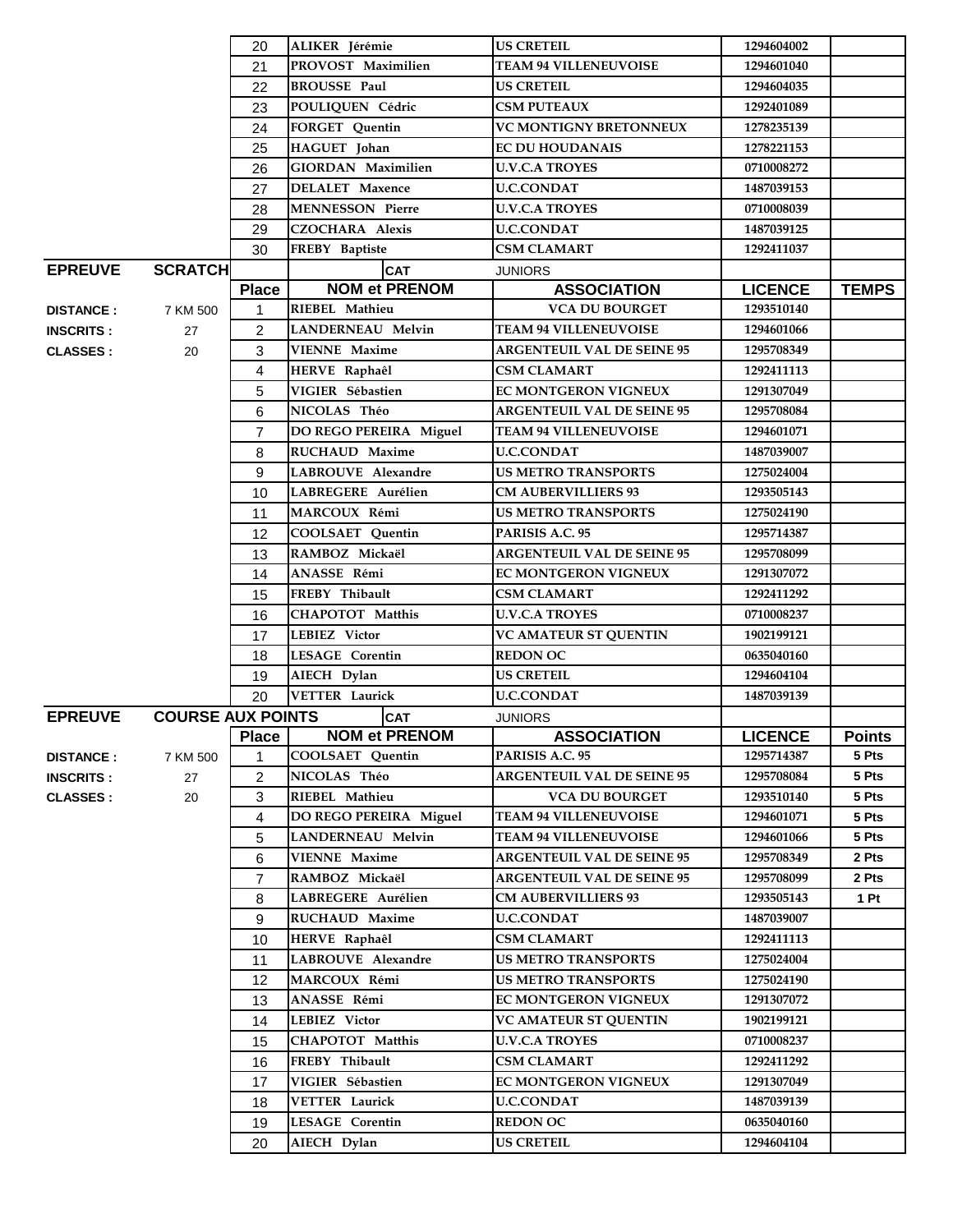| <b>EPREUVE</b>   | <b>OMNIUM</b>            |                | <b>CAT</b>               | <b>JUNIORS</b>                    |                |               |
|------------------|--------------------------|----------------|--------------------------|-----------------------------------|----------------|---------------|
|                  |                          | <b>Place</b>   | <b>NOM et PRENOM</b>     | <b>ASSOCIATION</b>                | <b>LICENCE</b> | <b>Points</b> |
| <b>DISTANCE:</b> |                          | 1              | RIEBEL Mathieu           | <b>VCA DU BOURGET</b>             | 1293510140     | 4 Pts         |
| <b>INSCRITS:</b> | 27                       | $\overline{c}$ | <b>LANDERNEAU Melvin</b> | <b>TEAM 94 VILLENEUVOISE</b>      | 1294601066     | 7 Pts         |
| <b>CLASSES:</b>  | 20                       | 3              | NICOLAS Théo             | <b>ARGENTEUIL VAL DE SEINE 95</b> | 1295708084     | 8 Pts         |
|                  |                          | 4              | <b>VIENNE Maxime</b>     | <b>ARGENTEUIL VAL DE SEINE 95</b> | 1295708349     | 9 Pts         |
|                  |                          | 5              | DO REGO PEREIRA Miguel   | <b>TEAM 94 VILLENEUVOISE</b>      | 1294601071     | 11 Pts        |
|                  |                          | 6              | <b>COOLSAET</b> Quentin  | PARISIS A.C. 95                   | 1295714387     | 13 Pts        |
|                  |                          | 7              | HERVE Raphaêl            | CSM CLAMART                       | 1292411113     | 14 Pts        |
|                  |                          | 8              | RUCHAUD Maxime           | <b>U.C.CONDAT</b>                 | 1487039007     | 17 Pts        |
|                  |                          | 9              | LABREGERE Aurélien       | <b>CM AUBERVILLIERS 93</b>        | 1293505143     | 18 Pts        |
|                  |                          | 10             | RAMBOZ Mickaël           | <b>ARGENTEUIL VAL DE SEINE 95</b> | 1295708099     | 20 Pts        |
|                  |                          | 11             | LABROUVE Alexandre       | <b>US METRO TRANSPORTS</b>        | 1275024004     | 20 Pts        |
|                  |                          | 12             | VIGIER Sébastien         | EC MONTGERON VIGNEUX              | 1291307049     | 22 Pts        |
|                  |                          | 13             | MARCOUX Rémi             | <b>US METRO TRANSPORTS</b>        | 1275024190     | 23 Pts        |
|                  |                          | 14             | ANASSE Rémi              | <b>EC MONTGERON VIGNEUX</b>       | 1291307072     | 27 Pts        |
|                  |                          | 15             | <b>LEBIEZ Victor</b>     | <b>VC AMATEUR ST QUENTIN</b>      | 1902199121     | 31 Pts        |
|                  |                          | 16             | <b>CHAPOTOT Matthis</b>  | <b>U.V.C.A TROYES</b>             | 0710008237     | 31 Pts        |
|                  |                          | 17             | FREBY Thibault           | <b>CSM CLAMART</b>                | 1292411292     | 31 Pts        |
|                  |                          | 18             | <b>LESAGE Corentin</b>   | <b>REDON OC</b>                   | 0635040160     | 37 Pts        |
|                  |                          | 19             | <b>VETTER Laurick</b>    | <b>U.C.CONDAT</b>                 | 1487039139     | 38 Pts        |
|                  |                          | 20             | AIECH Dylan              | <b>US CRETEIL</b>                 | 1294604104     | 39 Pts        |
| <b>EPREUVE</b>   | <b>SCRATCH</b>           |                | <b>CAT</b>               | <b>SENIORS 1 - 2 - 3</b>          |                |               |
|                  |                          | <b>Place</b>   | <b>NOM et PRENOM</b>     | <b>ASSOCIATION</b>                | <b>LICENCE</b> | <b>TEMPS</b>  |
| <b>DISTANCE:</b> | 7 KM 500                 | 1              | THOMAS Benjamin          | <b>EC ARMEE DE TERRE</b>          | 1278218061     |               |
| <b>INSCRITS:</b> | 36                       | $\overline{c}$ | <b>CLERE</b> Emilien     | <b>GUIDON CHALETTOIS</b>          | 1845083174     |               |
| <b>CLASSES:</b>  | 18                       | 3              | EVENOT Killian           | DUNKERQUE LITTORAL CYCLISME       | 1059047076     |               |
|                  |                          | 4              | KNEISKY Morgan           | <b>TEAM RALEIGH</b>               | 1125020299     |               |
|                  |                          | 5              | MAFFEIS Dany             | <b>CC NOGENT / OISE</b>           | 1960037201     |               |
|                  |                          | 6              | HOUSSIN Clément          | <b>REDON OC</b>                   | 0635040199     |               |
|                  |                          | $\overline{7}$ | DA CUNHA John            | <b>VCA DU BOURGET</b>             | 1293510127     |               |
|                  |                          | 8              | <b>DURUY</b> Olivier     | <b>ARGENTEUIL VAL DE SEINE 95</b> | 1295708110     |               |
|                  |                          | 9              | RIOU Nicolas             | <b>SABLE SARTHE CYCLISME PDL</b>  | 0372184334     |               |
|                  |                          | 10             | LECOEUR Maxime           | UC ALENCON DAMIGNY                | 1761397115     |               |
|                  |                          | 11             | <b>MAITRE Cyril</b>      | A. C. B. B.                       | 1292408140     |               |
|                  |                          | 12             | <b>BACON</b> Thomas      | <b>VCA DU BOURGET</b>             | 1293510033     |               |
|                  |                          | 13             | <b>GAMEZ</b> Christopher | OLYMPIQUE C.V.O.                  | 1295712132     |               |
|                  |                          | 14             | MUSELET Julien           | <b>LES BLEUS DE FRANCE</b>        | 1292402025     |               |
|                  |                          | 15             | DAUPHIN Mathieu          | <b>US CRETEIL</b>                 | 1294604125     |               |
|                  |                          | 16             | DO REGO Fabio            | <b>AS CORBEIL ESSONNES</b>        | 1291302036     |               |
|                  |                          | 17             | DUCHESNE Mickaël         | <b>US CRETEIL</b>                 | 1294604085     |               |
|                  |                          | 18             | TAHIR Zinédine           | PARISIS A.C. 95                   | 1295714134     |               |
| <b>EPREUVE</b>   | <b>COURSE AUX POINTS</b> |                | <b>CAT</b>               | <b>SENIORS 1 - 2 - 3</b>          |                |               |
|                  |                          | <b>Place</b>   | <b>NOM et PRENOM</b>     | <b>ASSOCIATION</b>                | <b>LICENCE</b> | <b>Points</b> |
| <b>DISTANCE:</b> | 12 KM 500                | 1              | KNEISKY Morgan           | <b>TEAM RALEIGH</b>               | 1125020299     | 16 Pts        |
| <b>INSCRITS:</b> | 36                       | $\overline{a}$ | THOMAS Benjamin          | <b>EC ARMEE DE TERRE</b>          | 1278218061     | 16 Pts        |
| <b>CLASSES:</b>  | 16                       | 3              | MAFFEIS Dany             | <b>CC NOGENT / OISE</b>           | 1960037201     | 5 Pts         |
|                  |                          | 4              | <b>BACON Thomas</b>      | <b>VCA DU BOURGET</b>             | 1293510033     | 5 Pts         |
|                  |                          | 5              | RIOU Nicolas             | <b>SABLE SARTHE CYCLISME PDL</b>  | 0372184334     | 4 Pts         |
|                  |                          | 6              | <b>MAITRE</b> Cyril      | A. C. B. B.                       | 1292408140     | 3 Pts         |
|                  |                          | $\overline{7}$ | DO REGO Fabio            | <b>AS CORBEIL ESSONNES</b>        | 1291302036     | 2 Pts         |
|                  |                          | 8              | GAMEZ Christopher        | OLYMPIQUE C.V.O.                  | 1295712132     | 2 Pts         |
|                  |                          | 9              | LECOEUR Maxime           | UC ALENCON DAMIGNY                | 1761397115     | 1 Pt          |
|                  |                          | 10             | <b>CLERE</b> Emilien     | <b>GUIDON CHALETTOIS</b>          | 1845083174     | 1 Pt          |
|                  |                          | 11             | MUSELET Julien           | <b>LES BLEUS DE FRANCE</b>        | 1292402025     |               |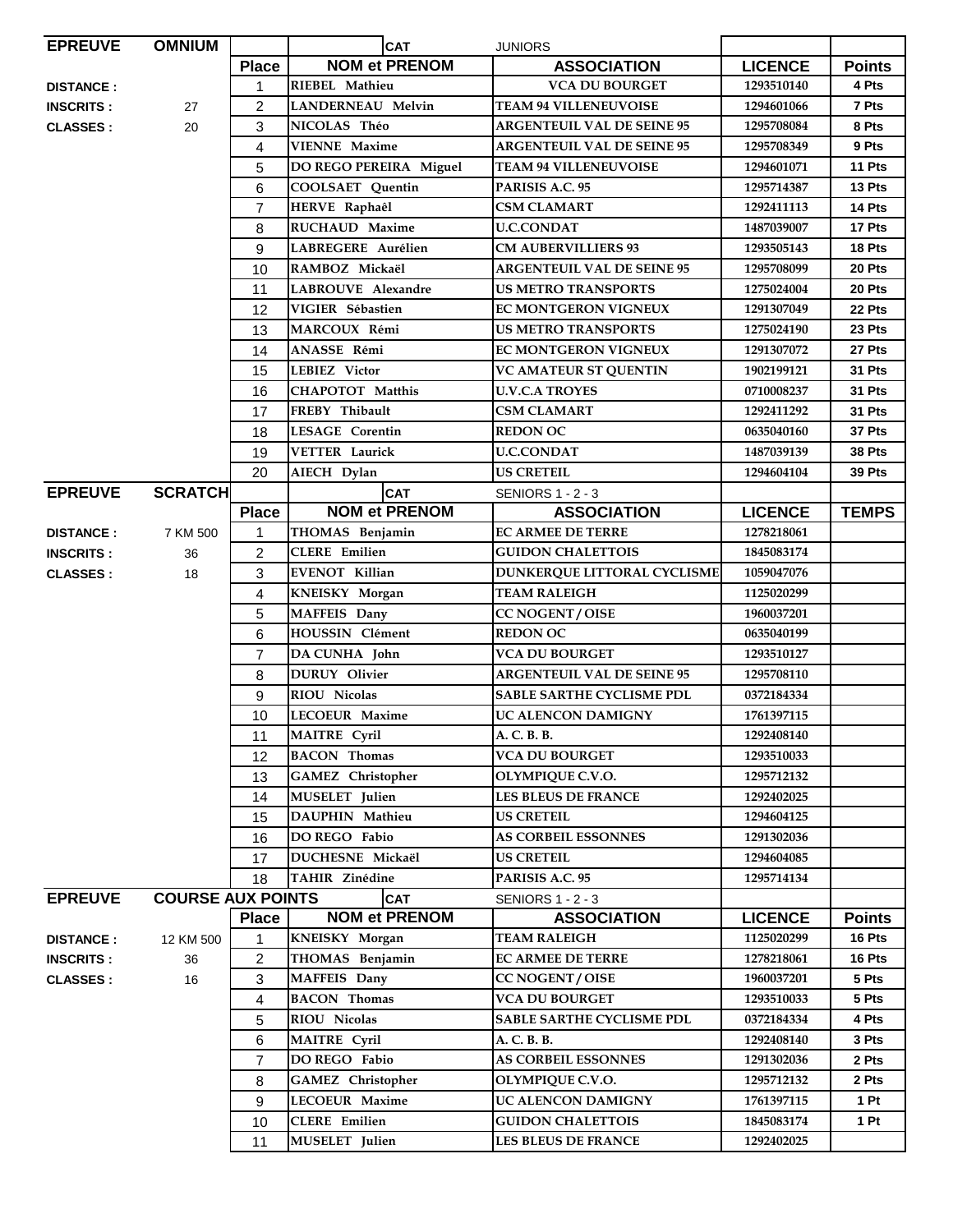|                                     |                          | 12             | <b>DURUY</b> Olivier                          | <b>ARGENTEUIL VAL DE SEINE 95</b>        | 1295708110               |                |
|-------------------------------------|--------------------------|----------------|-----------------------------------------------|------------------------------------------|--------------------------|----------------|
|                                     |                          | 13             | DA CUNHA John                                 | <b>VCA DU BOURGET</b>                    | 1293510127               |                |
|                                     |                          | 14             | <b>EVENOT Killian</b>                         | DUNKERQUE LITTORAL CYCLISME              | 1059047076               |                |
|                                     |                          | 15             | <b>HOUSSIN Clément</b>                        | <b>REDON OC</b>                          | 0635040199               |                |
|                                     |                          | 16             | DAUPHIN Mathieu                               | <b>US CRETEIL</b>                        | 1294604125               |                |
| <b>EPREUVE</b>                      | <b>OMNIUM</b>            |                | <b>CAT</b>                                    | <b>SENIORS 1 - 2 - 3</b>                 |                          |                |
|                                     |                          | <b>Place</b>   | <b>NOM et PRENOM</b>                          | <b>ASSOCIATION</b>                       | <b>LICENCE</b>           | <b>Points</b>  |
| <b>DISTANCE:</b>                    |                          | 1              | THOMAS Benjamin                               | <b>EC ARMEE DE TERRE</b>                 | 1278218061               | 3 Pts          |
| <b>INSCRITS:</b>                    | 36                       | 2              | KNEISKY Morgan                                | <b>TEAM RALEIGH</b>                      | 1125020299               | 5 Pts          |
| <b>CLASSES:</b>                     | 16                       | 3              | <b>MAFFEIS</b> Dany                           | <b>CC NOGENT / OISE</b>                  | 1960037201               | 8 Pts          |
|                                     |                          | 4              | <b>CLERE</b> Emilien                          | <b>GUIDON CHALETTOIS</b>                 | 1845083174               | 12 Pts         |
|                                     |                          | 5              | RIOU Nicolas                                  | <b>SABLE SARTHE CYCLISME PDL</b>         | 0372184334               | 14 Pts         |
|                                     |                          | 6              | <b>BACON</b> Thomas                           | <b>VCA DU BOURGET</b>                    | 1293510033               | 16 Pts         |
|                                     |                          | $\overline{7}$ | <b>EVENOT Killian</b>                         | DUNKERQUE LITTORAL CYCLISME              | 1059047076               | 17 Pts         |
|                                     |                          | 8              | <b>MAITRE</b> Cyril                           | A. C. B. B.                              | 1292408140               | 17 Pts         |
|                                     |                          | 9              | <b>LECOEUR Maxime</b>                         | UC ALENCON DAMIGNY                       | 1761397115               | 19 Pts         |
|                                     |                          | 10             | DA CUNHA John                                 | <b>VCA DU BOURGET</b>                    | 1293510127               | 20 Pts         |
|                                     |                          | 11             | <b>DURUY</b> Olivier                          | <b>ARGENTEUIL VAL DE SEINE 95</b>        | 1295708110               | 20 Pts         |
|                                     |                          | 12             | <b>HOUSSIN Clément</b>                        | <b>REDON OC</b>                          | 0635040199               | 21 Pts         |
|                                     |                          | 13             | <b>GAMEZ</b> Christopher                      | OLYMPIQUE C.V.O.                         | 1295712132               | 21 Pts         |
|                                     |                          | 14             | DO REGO Fabio                                 | <b>AS CORBEIL ESSONNES</b>               | 1291302036               | 23 Pts         |
|                                     |                          | 15             | MUSELET Julien                                | <b>LES BLEUS DE FRANCE</b>               | 1292402025               | 25 Pts         |
|                                     |                          | 16             | DAUPHIN Mathieu                               | <b>US CRETEIL</b>                        | 1294604125               | 31 Pts         |
| <b>EPREUVE</b>                      | <b>SCRATCH</b>           |                | <b>CAT</b>                                    | PASS CYCLISME                            |                          |                |
|                                     |                          | <b>Place</b>   | <b>NOM et PRENOM</b>                          | <b>ASSOCIATION</b>                       | <b>LICENCE</b>           | <b>TEMPS</b>   |
|                                     | 5 KM                     | 1              | <b>LAUR</b> Christophe                        | <b>VC ETAMPES</b>                        | 1291311181               |                |
| <b>DISTANCE:</b>                    | 29                       | $\overline{2}$ | <b>BONNEAU</b> Eric                           | <b>EC VELIZY 78</b>                      | 1278216037               |                |
| <b>INSCRITS:</b><br><b>CLASSES:</b> | 20                       | 3              | <b>ANDERSON Dominique</b>                     | <b>EC VELIZY 78</b>                      | 1278216073               |                |
|                                     |                          | 4              | <b>DUPIN Sébastien</b>                        | <b>CSM CLAMART</b>                       | 1292411056               |                |
|                                     |                          | 5              | <b>BARREAU Michel</b>                         | <b>EC VELIZY 78</b>                      | 1278216002               |                |
|                                     |                          | 6              | MENARD Frédéric                               | <b>US POIGNY RAMBOUILLET</b>             | 1278233029               |                |
|                                     |                          | $\overline{7}$ | <b>FORLER Thierry</b>                         | <b>AV THIAIS</b>                         | 1294627042               |                |
|                                     |                          | 8              | <b>PEUVRIER Olivier</b>                       | <b>EC VELIZY 78</b>                      | 1278216015               |                |
|                                     |                          | 9              | UGUEN Cédric                                  | <b>US CRETEIL</b>                        | 1294604365               |                |
|                                     |                          | 10             | <b>MAITRE</b> Fabrice                         | TEAM SPORT DE L'AMITIE 91                | 1291342005               |                |
|                                     |                          | 11             | <b>MAGNIEN</b> Aurélien                       | <b>VC MONTIGNY BRETONNEUX</b>            | 1278235313               |                |
|                                     |                          | 12             | MARTIGNOLE Eric                               | PARIS CYCLISTE OLYMPIQUE                 | 1275016064               |                |
|                                     |                          |                | <b>HAIMEZ</b> Laurent                         | <b>VS CACIEN</b>                         | 1845261341               |                |
|                                     |                          | 13<br>14       | <b>OUVRARD</b> Arthur                         | PARIS CYCLISTE OLYMPIQUE                 | 1275016100               |                |
|                                     |                          |                | <b>BOIVIN</b> Jean Rémi                       | <b>CSM CLAMART</b>                       | 1292411027               |                |
|                                     |                          | 15             |                                               | <b>VC FONTAINEBLEAU AVON</b>             | 1277113055               |                |
|                                     |                          | 16             | <b>MERET</b> Jean Philippe<br>THERY Sébastien | <b>EC VELIZY 78</b>                      | 1278216035               |                |
|                                     |                          | 17             | LECOQ Grégory                                 | <b>EC VELIZY 78</b>                      | 1278216 EC               |                |
|                                     |                          | 18             | VANVYNCKT Michel                              | EC MONTGERON VIGNEUX                     | 1291307289               |                |
|                                     |                          | 19<br>20       | MICHAELI André                                | <b>AV THIAIS</b>                         | 1294627041               |                |
| <b>EPREUVE</b>                      | <b>COURSE AUX POINTS</b> |                | <b>CAT</b>                                    |                                          |                          |                |
|                                     |                          |                |                                               | PASS CYCLISME                            |                          |                |
| <b>DISTANCE:</b>                    |                          |                |                                               |                                          |                          |                |
|                                     |                          | <b>Place</b>   | <b>NOM et PRENOM</b>                          | <b>ASSOCIATION</b>                       | <b>LICENCE</b>           | <b>Points</b>  |
|                                     | 7 KM 500                 | 1              | <b>MERET</b> Jean Philippe                    | <b>VC FONTAINEBLEAU AVON</b>             | 1277113055               | 10 Pts         |
| <b>INSCRITS:</b>                    | 29                       | $\overline{2}$ | <b>ANDERSON Dominique</b>                     | <b>EC VELIZY 78</b>                      | 1278216073               | 5 Pts          |
| <b>CLASSES:</b>                     | 19                       | 3              | <b>BONNEAU</b> Eric                           | <b>EC VELIZY 78</b>                      | 1278216037               | 4 Pts<br>3 Pts |
|                                     |                          | 4              | DUPIN Sébastien                               | <b>CSM CLAMART</b>                       | 1292411056<br>1291311181 | 2 Pts          |
|                                     |                          | 5<br>6         | LAUR Christophe<br>PEUVRIER Olivier           | <b>VC ETAMPES</b><br><b>EC VELIZY 78</b> | 1278216015               |                |
|                                     |                          | 7              | UGUEN Cédric                                  | <b>US CRETEIL</b>                        | 1294604365               |                |
|                                     |                          | 8              | HAIMEZ Laurent                                | <b>VS CACIEN</b>                         | 1845261341               |                |